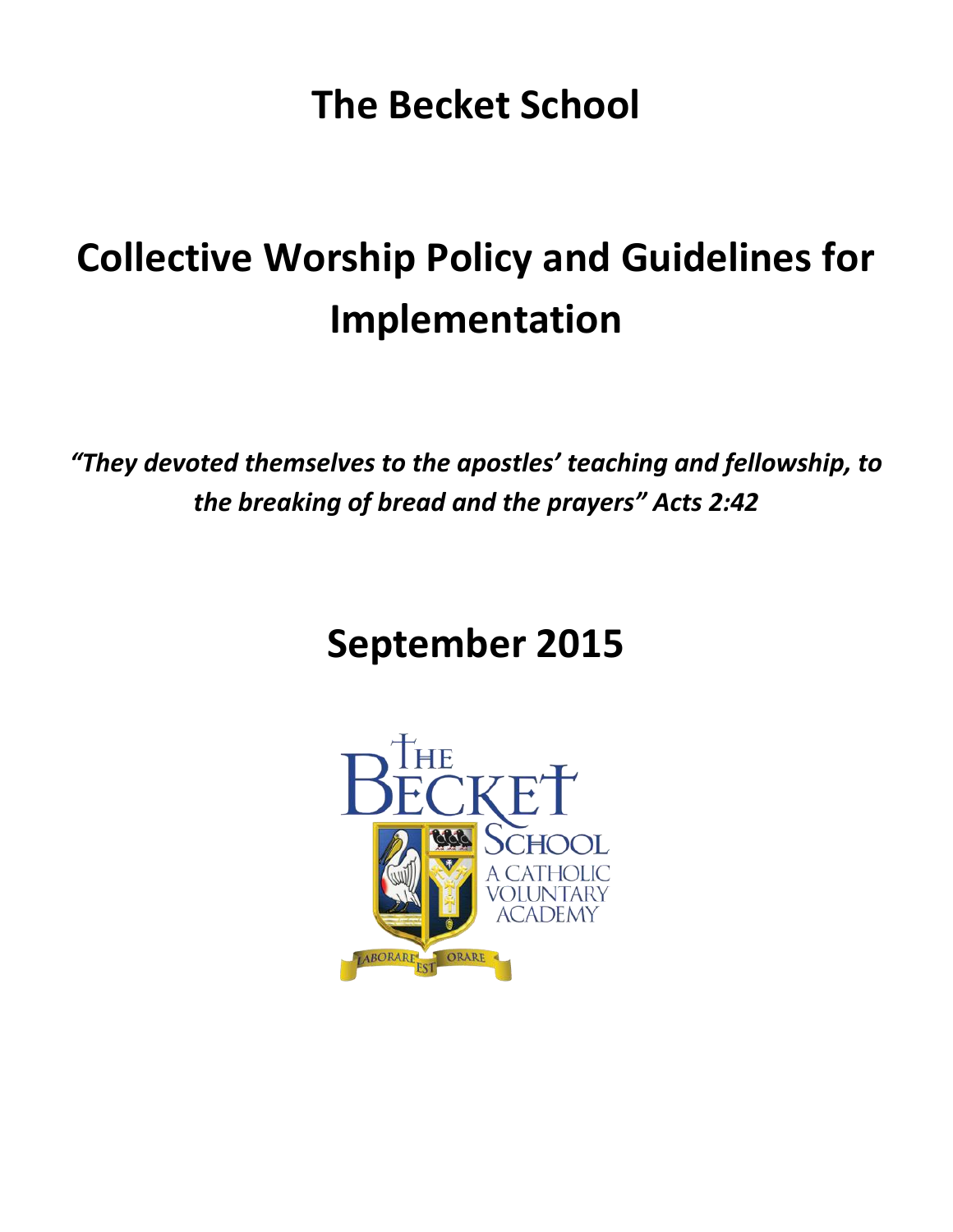#### **The Becket School Collective Worship Policy**

**1. Date of Policy September, 2015**

> **Date of Renewal September, 2018**

# **2. The Becket School as part of the wider Catholic Community**

The Catholic community should naturally celebrate that Jesus is Lord and come together to worship as the People of God. As a Catholic school, The Becket aims to live out its Mission Statement and create opportunities for worship and for active involvement in liturgy. We aim to give all students the opportunity to gain a deeper understanding of Gospel values and how to practice them.

We have a legal obligation under the 1988 Education Reform Act to provide a daily Act of Collective Worship.

The law requires the act of worship be 'wholly or mainly of a broadly Christian character' and under recent Government instruction (Nov, 2014) we aim to include opportunities in Collective Worship for students to explore and learn about British Values.

# **3. Aims**

All Collective Worship aims to up hold the Mission Statement of The Becket School

Our mission is to work in partnership with parents and carers to provide an outstanding Catholic education for all our young people. This means:

- inspiring and motivating young people to achieve their full potential academically, spiritually, socially and in a full range of extra-curricular activities
- helping young people to grow in the love and knowledge of Jesus Christ
- developing in young people a deep knowledge and understanding of the Catholic faith
- practising Gospel values, such as forgiveness and helping those in need, within our school community and in society as a whole.

"Education is integral to the mission of the Church to proclaim the Good News. First and foremost every Catholic educational institution is a place to encounter the living God who in Jesus Christ reveals his transforming love and truth." Pope Benedict XVI. All Collective Worship at The Becket school links with the Catholic Church mission of evangelisation. We will provide opportunities to live the Catholic liturgical year and work closely with all of our Parishes to provide opportunities for students to explore and reflect on their faith.

We aim to place Christ at the centre of all that we do in our Collective Worship. With the primary aim of promoting the fullness of Christian life through an educational philosophy in which faith, culture and life are brought into harmony.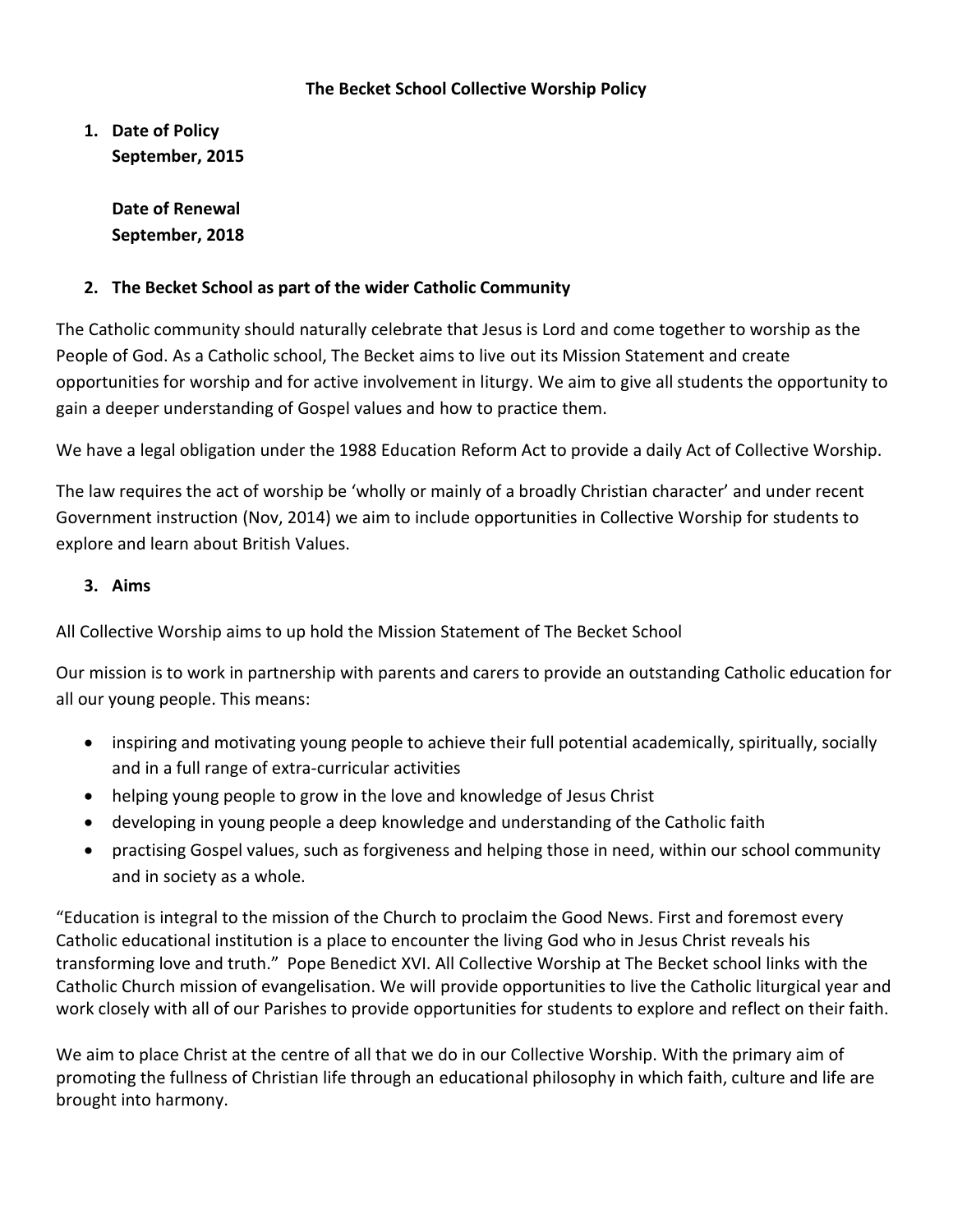'Collective worship in schools should aim to provide the opportunity for pupils to worship God, to consider spiritual and moral issues and to explore their own beliefs; to encourage participation and response, whether through active involvement in the presentation of worship or through listening to and joining in the worship offered; and to develop community spirit, promote a common ethos and shared values, and reinforce positive attitudes.'*(Religious Education and Collective Worship* 1/94)

# **4. Guidelines for Implementation**

### **Acts of Worship**

The primary focus of an Act of Worship is to create a powerful and prayerful experience where young people can encounter the living God and engage with their faith.

Acts of Worship are accessible to all, regardless of belief and background and will provide students with interesting and varied opportunities to experience both contemporary and traditional prayer.

# **Form Time, Year Group, Key Stage and House Acts of Worship**

During a typical school week students will have four Form Time Acts of Worship using the 'Be Inspirational' Prayer Resources and either Year Group Act of Worship (Week One) or a Key Stage Act of Worship (Week Two).

In Form time Acts of Worship staff and students work together to create and lead varied and interesting worship experiences. Each week tutor groups will explore the current prayer theme, liturgical season and where possible the Saint for the day. There will also be an opportunity to reflect on that week's Gospel scripture, using their planners.

The Becket has a vertical House System with one form from each Year Group belonging to a House named after its patron. In the second week of each half-term students will attend a House Act of Worship with the other form groups from their House. They will also prepare and celebrate a House Mass on or near the feast day / memorial of their patron with each form taking responsibility for a different element of the liturgy.

Senior Leaders, Progress Leaders and Students will all lead Acts of Worship in the Chapel where the Blessed Sacrament is reserved so that students are reminded of the central focus of our worship. Where simultaneous Acts of Worship are being led in multiple locations care will be taken to make the space suitable and reverent.

# **Liturgies throughout the liturgical year**

When important dates in the liturgical year fall within term time, specially prepared liturgies are celebrated by the community and are led by staff, students and the Chaplaincy Teams. These will be planned, prepared and delivered with the same high standards and will make special effort to celebrate the Catholic liturgical tradition in an inclusive and accessible way.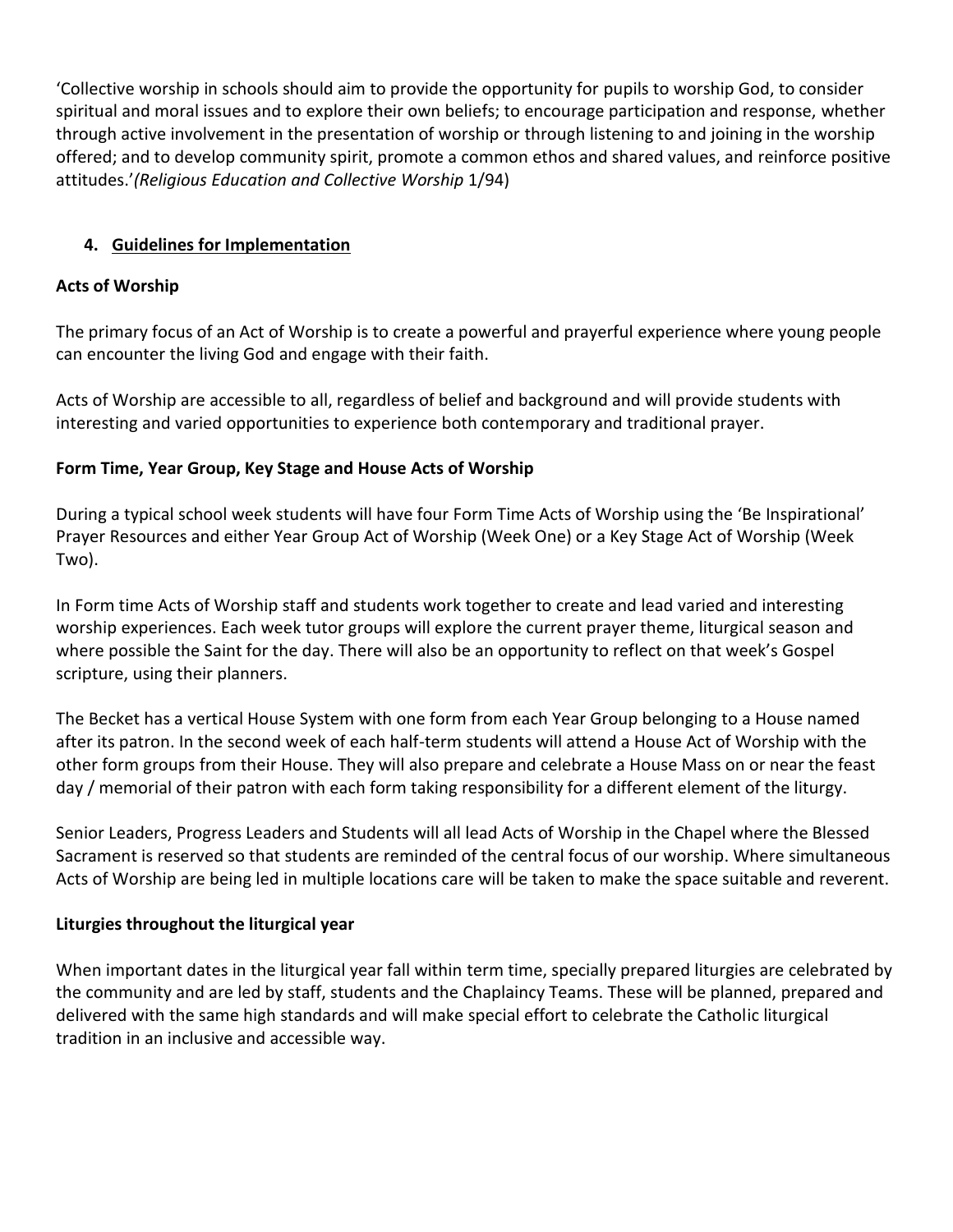#### **End of Term Liturgies**

The school comes together in prayer at the end of each term. This liturgy will tie in directly with the liturgical season and provide an opportunity for all members of the community to give thanks and to celebrate that time of year. A separate opportunity to mark academic achievement will also be held at the end of each term.

Students and Staff are encouraged, with the support of the Chaplains, to take an equal part in the planning, delivery and evaluation of collective worship throughout the school year. Staff will model high quality collective worship experiences to the students. Students will be nurtured, praised and encouraged to lead collective worship with their peers.

#### **Planning & Preparation**

Acts of Worship will be thoughtfully prepared and tie in with the prayer theme across the school that week. These themes will be disseminated with the Act of Worship rota each term.

Acts of Worship will be rooted in scripture; it will feature prominently, and connect directly with the theme.

Acts of Worship will be planned using the 'Be Inspirational' planning sheets, with the support of the School Chaplains. Following the plans and templates will help to ensure that each Act of Worship contains something to see, something to hear, something to think about and something to do, ensuring that it is inclusive and engaging.

#### **Delivery**

An Act of Worship will always begin and end with the Sign of the Cross to remind students and staff that Christ is at the centre of our faith community.

In all Acts of Worship, it is important that an appropriate atmosphere representative of the liturgical season is established. Notices and announcements will all be given out before the Act of Worship begins and where possible the students will be dismissed in a prayerful and meaningful way to carry the spirit of the experience into their day.

Acts of Worship will be delivered with reverence and respect for the spiritual and liturgical content and, if appropriate, for the sacred spaces in which they are celebrated. Use of the altar/ focus is encouraged as a focal point.

#### **Evaluation and Development**

Where possible, Acts of Worship will be evaluated, either informally through discussion and comment or using the Be Inspirational evaluation sheet. These will be collated regularly through the Be Inspirational site or in the School Evidence Folder.

The style and nature of our Acts of Worship will continually be open to the needs of the community and be open to incorporating new ideas and experiences, whilst always staying true to our Catholic ethos.